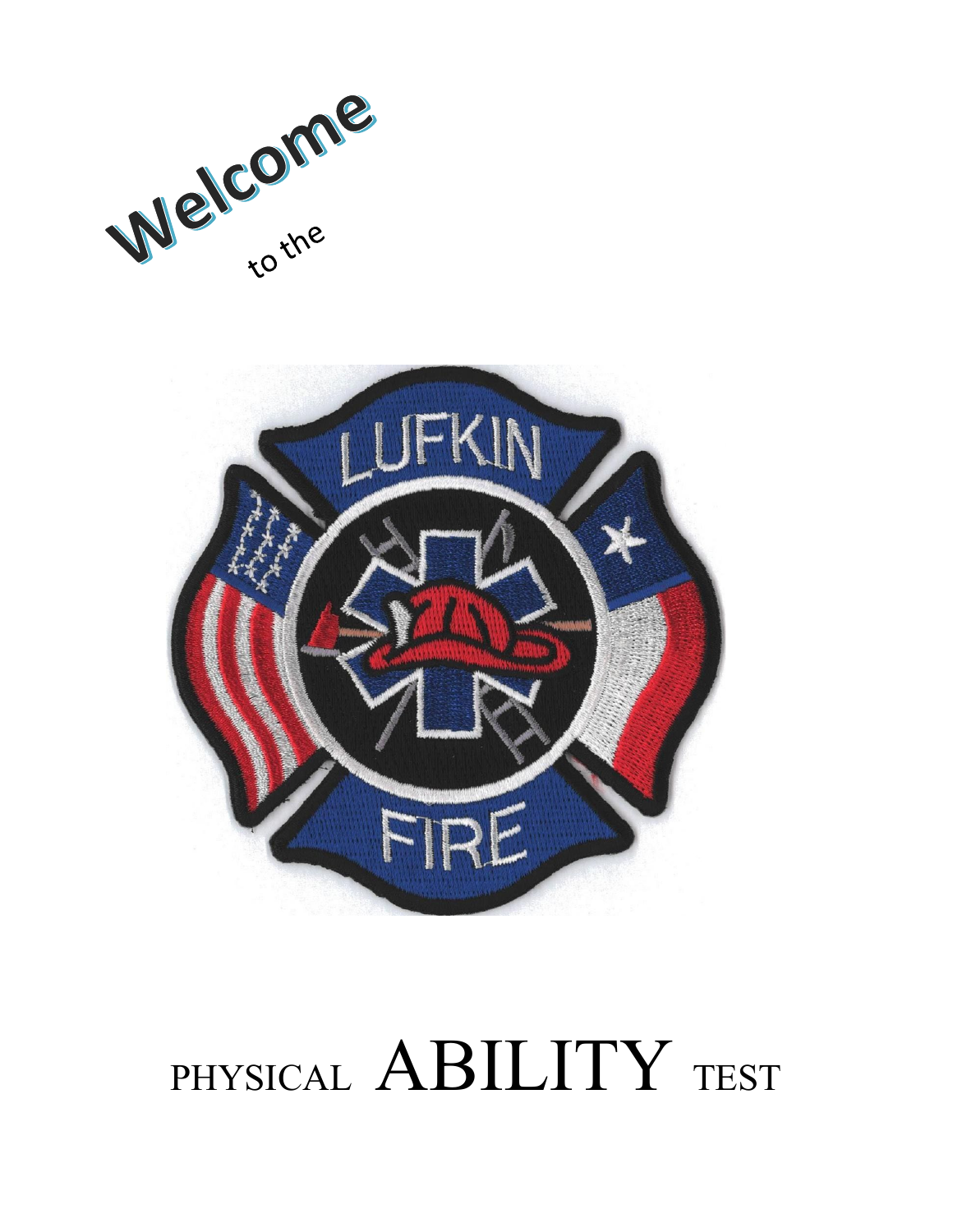# **LUFKIN FIRE DEPARTMENT PHYSICAL ABILITY TEST**

As part of the selection standards for appointment to the Lufkin Fire Department, you will be required to pass a physical ability test (PAT) provided you have met all prior requirements. The date and time of the PAT will be announced in advance. The following information is provided for your assistance. If you have any physical condition which, in the opinion of the Test Administrator, could present a greater than normal possibility of injury, you may be required to obtain a physician's statement to document your suitability for testing. You may bring and use your own work gloves; however, they must be approved by the Test Administrator. The PAT consists of two separate components; the Aerial Ladder Climb and the Fire Ground Simulation.

The events are considered one-person events at a fire scene. The course events have been tested by members of the Lufkin Fire Department (and many other fire departments) and determined to be fair and indiscriminate.

#### Definitions:

Candidate – a person who is pursuing a career at the Lufkin Fire Department and has passed the required Civil Service Entrance exam.

Pause in motion – a pause that puts a stop in the satisfactory forward progress of the task. Stopping, going abnormally slow or "catching your breath" are considered a pause in motion.

#### **General Guidelines:**

- There shall be an evaluator assigned to document times and ensure successful completions.
- All Lufkin FD personnel helping with set-up or the operations of the Physical Ability test should keep communication with the candidates to a minimum and stay neutral.
- There shall be no encouraging remarks given to the candidates while the test is being conducted.
- Only officers with Lufkin FD can be evaluators.
- There is no running during the test except during the Advancing Hose and Dummy Drag events. A fast walk is recommended.
- All coupling connections shall be hand tight to the point that the gasket is seated. It is up to the evaluators to determine if the couplings are tight enough or Storz is locked. Water is allowed to leak but at a minimum.
- Lufkin FD personnel will reset each event.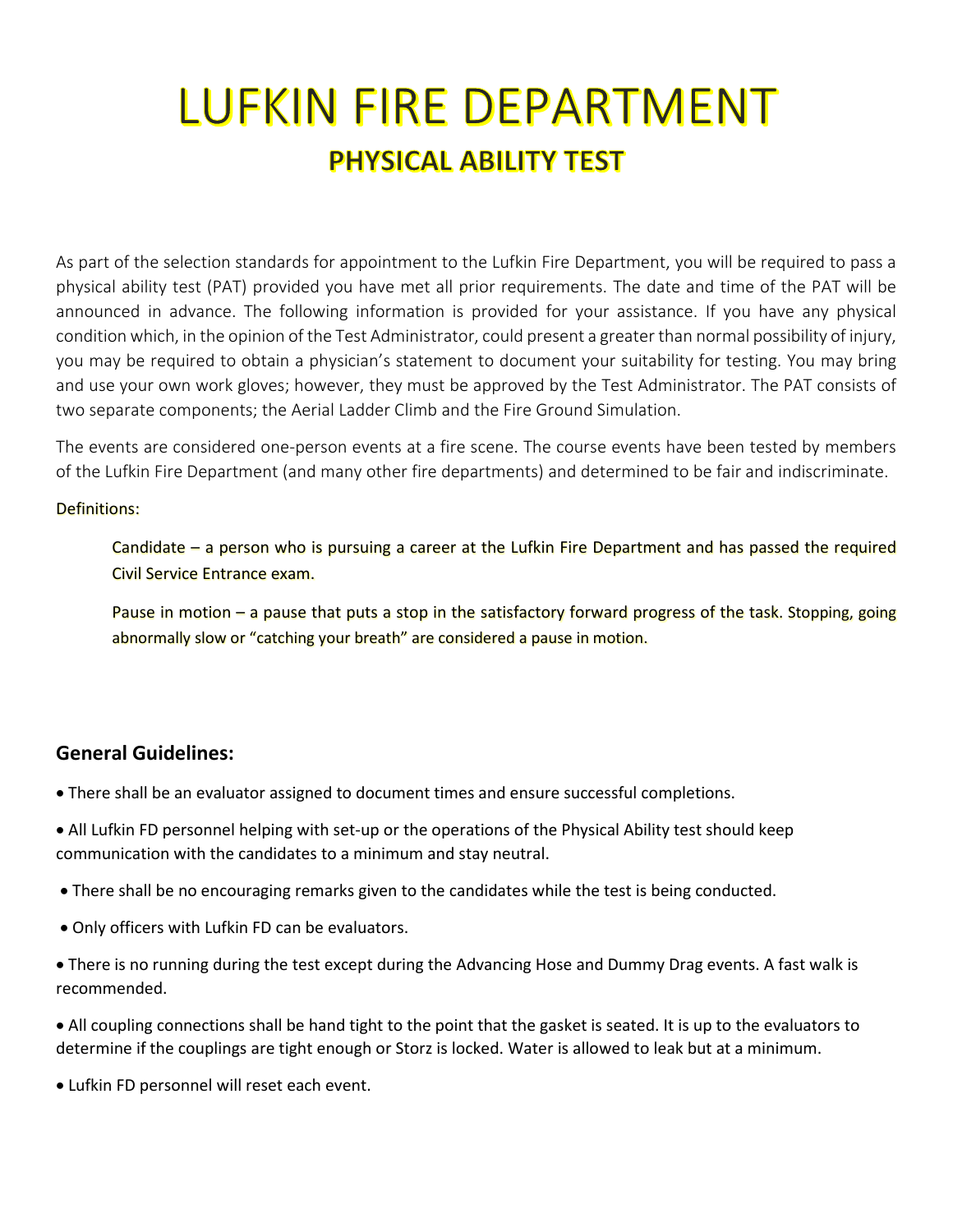## Station #1 **AERIAL LADDER CLIMB** (assesses Acrophobia: fear of heights)

**Description:** The candidate will climb, ensuring that at least one foot and one hand touches each rung of the ladder, to the top of the aerial ladder extended to the full available extension at 60 degrees. Upon reaching the top, the candidate will touch the top rung (step) of the ladder and then descend the ladder to the ground floor where harness will be removed. This task shall be accomplished in a continuous motion. Stopping will be not allowed. The candidate will be given one warning should there be a pause in motion. Upon being given a second warning, the candidate will be disqualified from further testing and sent to rehab. There is NOT a rest break between ladder climb and start of timed event  $(1^{st}$  step without harness on ground)

Lufkin Firefighters shall be used to safety belay the candidate. Using an appropriate life safety rope and belay device, the Lufkin Firefighter shall maintain positive control of the climber at all times. The Candidate shall wear a Class 3 Harness which will be attached to the belay rope.

Note: This exercise is designed to test the applicant's ability to work at various heights, tests the applicant's balance and ability to climb ladders and is designed to ascertain the absence of acrophobia (the fear of height). Firefighters are required to perform firefighting and rescue work above ground level.

## Timed agility starts at this point. Six (6) minutes and 45 seconds to complete stations 2-8

#### Station #2 (and #5) **EQUIPMENT MOVE**

**Description:** The candidate will lift 2 saws with proper lifting technique. The saws will be located in a designated area at the tailboard of Truck 3. The saws will weigh between 25 and 75 pounds each. The candidate will pick up both saws and carry to a designated area under the window of the drill tower without stopping. The candidate will set saws down lightly/properly and proceed to Station #3. Candidate will be given one warning for pausing during carry. Upon being given a second warning or dropping either saw, the candidate will be disqualified from further testing and sent to rehab.

Note: This exercise is simulating carrying firefighting tools from the fire engine to the fire scene

#### Station #3 and #4 **TOWER EVENT**

**Description:** The candidate shall pick up a standpipe pack consisting of 150 feet of 1 ¾" hose strapped in folds of approximately 5 feet in length with a nozzle connected at the end. The candidate will enter the hose tower carrying the standpipe pack and climb up the stairway as rapidly and safely as possible. The candidate will lay the standpipe pack on the landing (third landing) at the fourth floor and proceed up. Upon reaching the fifth floor (top/roof), the candidate will raise a section of 2 ½" hose with a nozzle attached from the ground using a rope which has been tied off to the nozzle/hose and placed through the window. A hose roller will be available for the candidate. The candidate shall raise the hose to the point that the candidate can grasp the nozzle. The hose will then be smoothly returned to the ground. The candidate will then descend to the fourth floor and pick up the high rise pack and continue to the bottom level where the standpipe pack will be placed where the candidate originally picked it up. The candidate will be given one warning should there be a pause in motion. Upon being given a second warning, the candidate will be disqualified from further testing and sent to rehab.

Note: This exercise simulates the fire ground activities of extending and retracting a ground ladder and raising and lowering equipment from the roof.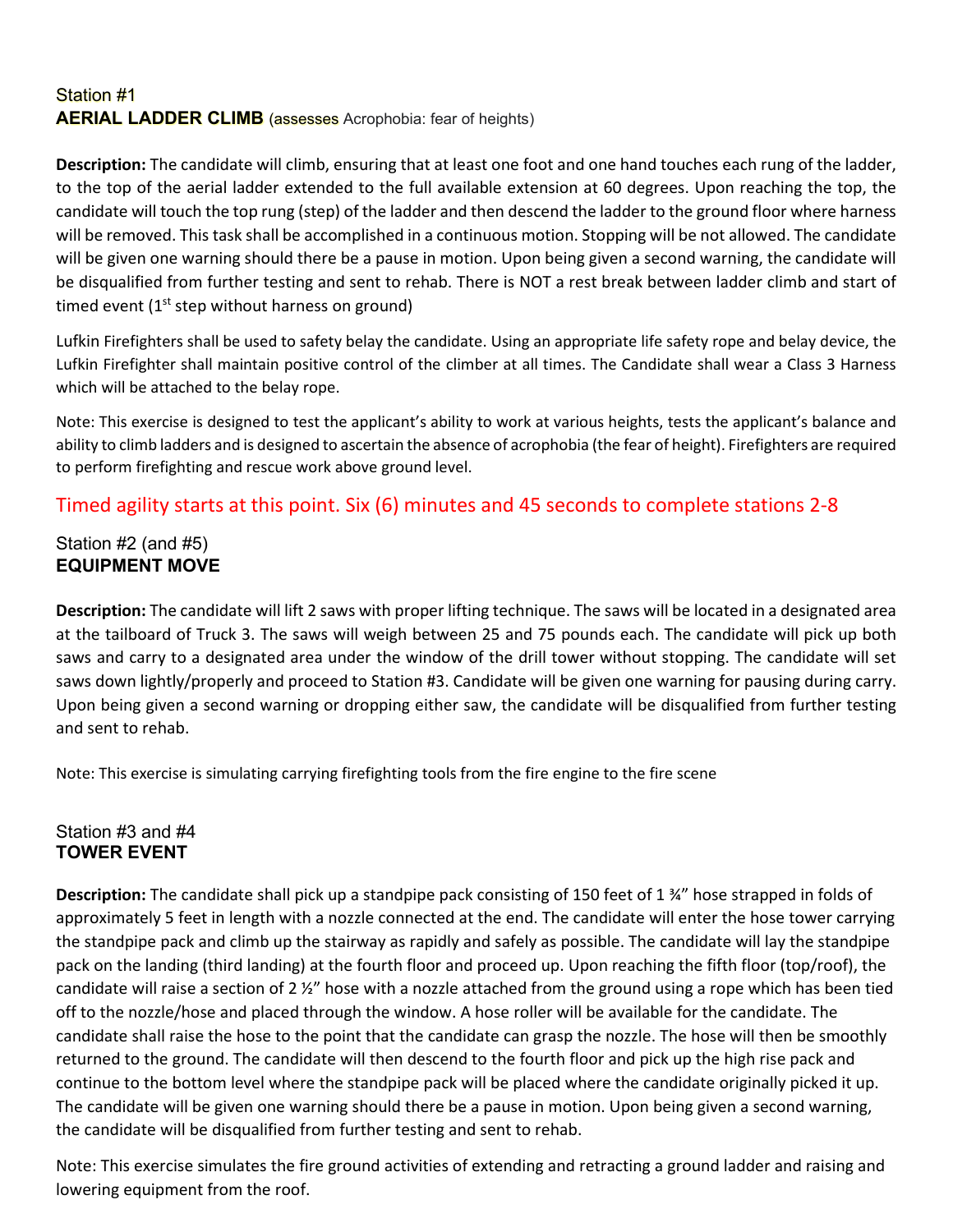#### Station #5 (and #2) **EQUIPMENT MOVE cont.**

**Description:** After completion of the standpipe hose carry, the candidate will pick up and return the saws under the drill tower window to Truck 3's tailboard without stopping. Candidate will set saws on the ground back at Truck 3's tailboard one at a time without pausing. Candidates cannot drag, drop or stop while carrying saws. Candidate will be given one warning for pausing during carry. Upon being given a second warning or dropping either saw, the candidate will be disqualified from further testing and sent to rehab.

#### Station #6 **HOSE COUPLING AND DRAG**

**Description:** The candidate will proceed to Truck 3's pump panel on driver's side, where a 1 ¾" discharge will be available. The cap will be on the discharge but loose enough so that the cap may be removed by hand without the need for a spanner wrench. A 1 34" section of fire hose will be on the ground, and the female hose coupling will be located on the ground at the pump discharge. The candidate will proceed to connect the female hose coupling to the 1 ¾" discharge on the pump panel so that the connection is hand tight. Once the connection is complete, the candidate will grab the 150-foot section of 1 ¾" hose that is connected to the truck and charged with water. The candidate will then drag the hose to the line painted in front of the confined space prop (Station #7). The candidate will be given one warning should there be a pause in motion. Upon being given a second warning or dropping the nozzle instead of placing lightly on ground, the candidate will be disqualified from further testing and sent to rehab.

Note: This event simulates the deployment of a standard fire attack line that is typical on first line suppression apparatus.

#### Station #7 (and #6) **CONFINED SPACE** (Claustrophobia: fear of confined spaces)

**Description:** The candidate shall lay the nozzle down without dropping it and continue to the black culvert (confined space). The candidate will crawl from one end of culvert to the opposite end of culvert without stopping. The culvert will be dark and somewhat narrow (24") to test the candidate's ability to navigate on their knees and in dark spaces. Upon exiting the culvert at the opposite end that they entered, the candidate will go and pick up the nozzle and 1 ¾" hose that they previously laid down and proceed to the pumping fire truck where they connected the coupling. A painted line will mark where the candidate has to pass with nozzle. Candidate then lays the nozzle and hose down. The candidate will be given one warning should there be a pause in motion. Upon being given a second warning, the candidate will be disqualified from further testing and sent to rehab.

Note: this exercise duplicates the search for victims